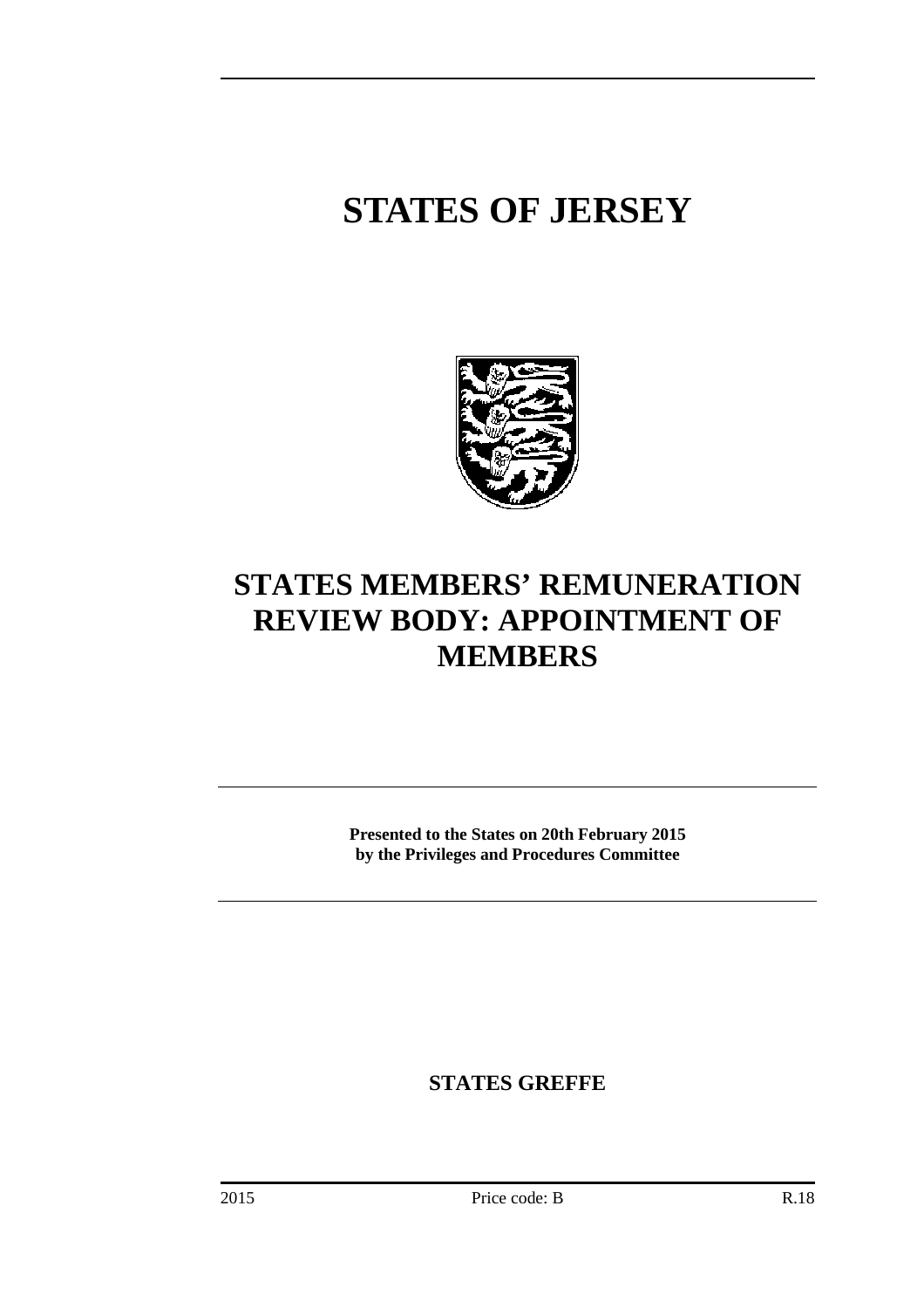#### **REPORT**

The principle of an independent review body to make recommendations on the appropriate level of remuneration for elected members of the States was first agreed by the States Assembly in May 2003, and the States Members' Remuneration Review Body (SMRRB) was formally established in June 2004. SMRRB has made recommendations on the appropriate level of remuneration for elected members ever since 2004 and, although these have been debated by the Assembly on a small number of occasions, the recommendations of the Review Body have never been overturned by the States.

Mr. Julian Rogers served as Chairman of SMRRB from the time it was established in 2004, and Mr. Brian Bullock was also a member from that date. The term of office of these 2 members expired in 2014 and, in accordance with the Jersey Appointments Commission code for bodies of this type, neither is eligible for re-appointment as they have served for 10 years. The fact that the Review Body's recommendations have always been implemented without amendment is an indication of the care that has gone into the formulation of the recommendations, and PPC would like to place on record its immense gratitude to Mr. Rogers and Mr. Bullock for the many hours they have spent on SMRRB work over the last 10 years on a purely honorary basis.

The Terms of Reference of SMRRB indicate that the Review Body comprises 5 members, and there are currently only 2 members remaining in office, Mr. Maurice Dubras and Mr. John Mills, C.B.E., whose terms of office will finish in 2017.

In addition to the need to replace Mr. Rogers and Mr. Bullock, there has also been one vacancy on the Review Body for some time following an unsuccessful attempt in 2012 to recruit a new member, after the resignation of the late Advocate Christopher Lakeman.

In December 2014, the Privileges and Procedures Committee began a recruitment process to appoint 3 new members to join the Review Body. The positions were advertised in the Jersey Evening Post (see **Appendix 1**) and in the recruitment section of the Bailiwick Express website. The recruitment process was agreed with the Jersey Appointments Commission, although the Chairman of the Commission indicated that appointments of this nature were not ones where the Commission needed to have a direct involvement.

Nine people responded to the advertisements and submitted an expression of interest to join SMRRB, although 3 of these subsequently withdrew from the selection process. The remaining 6 applicants were all interviewed on Friday 13th February 2015 by a selection Panel chaired by Connétable L. Norman of St. Clement, Chairman of PPC, and comprising the 2 existing SMRRB members, Mr. Maurice Dubras and Mr. John Mills, C.B.E. The Greffier of the States was present during the interviews to make a formal record of the interview process.

At the conclusion of the interviews, the selection Panel was unanimous that 3 candidates should be appointed, as these 3 best exhibited the range of skills and experience the Panel was seeking according to the selection criteria. The 3 were –

Mr. Ian Black. Mrs. Louise Read Mr. Gerald White.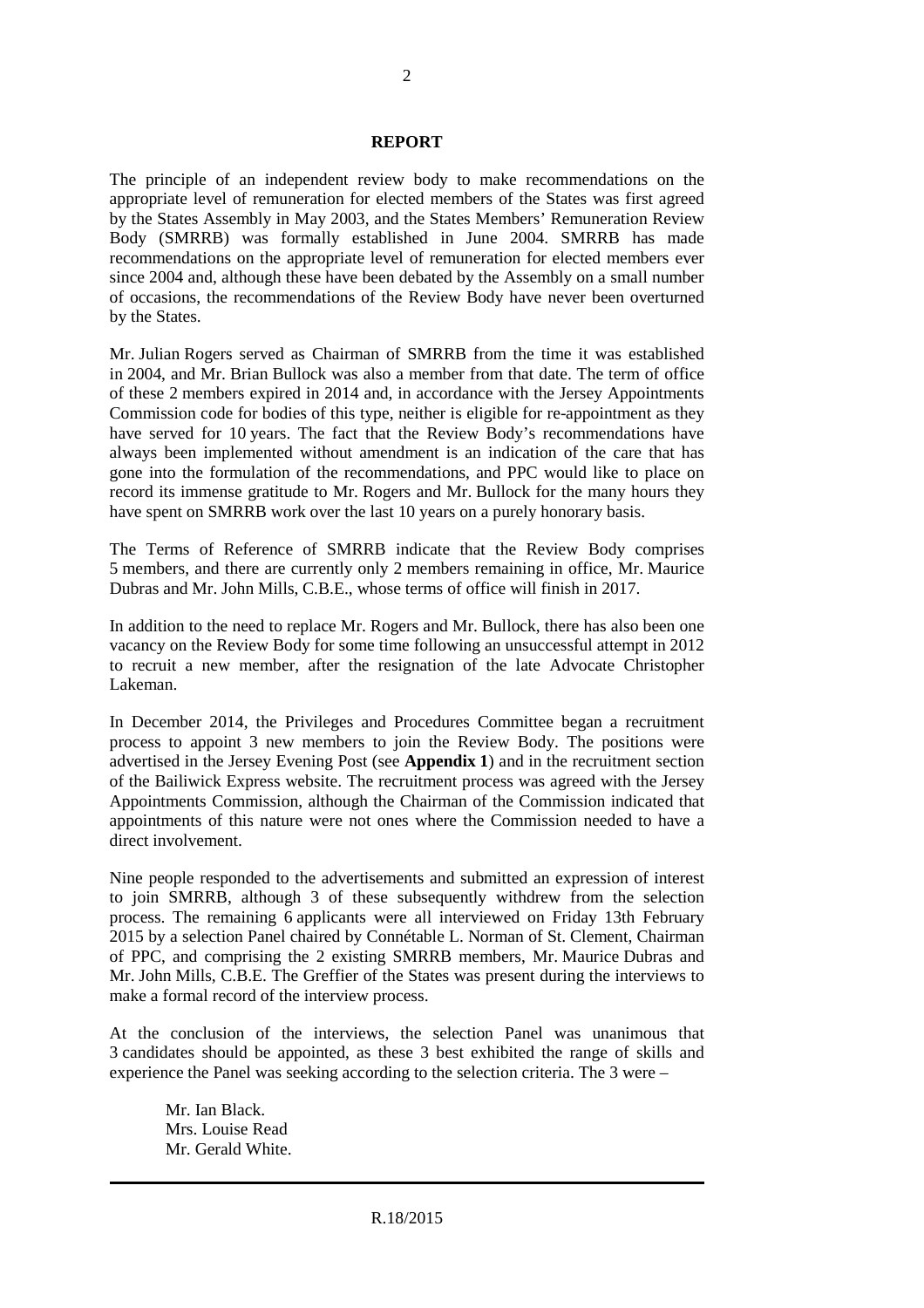A brief biographical summary for each of the 3 candidates is attached at **Appendix 2**.

Under the Terms of Reference of SMRRB approved by the States in 2012 (see **Appendix 3**), PPC is responsible for appointing the members of the Review Body, but the Committee can only confirm the appointments after 15 days' notice of the proposed appointments has been given to the States. The purpose of this report is therefore to give members notice of the proposed appointments. Under the Terms of Reference of the Review Body, the members themselves will be responsible for appointing one of their number as Chairman, and it is not the responsibility of PPC to nominate a Chairman.

PPC is grateful to all those who took the trouble to reply to the advertisements, and is particularly grateful that Mr. White, Mrs. Read and Mr. Black are willing to give up their time on an honorary basis for the important work undertaken by SMRRB.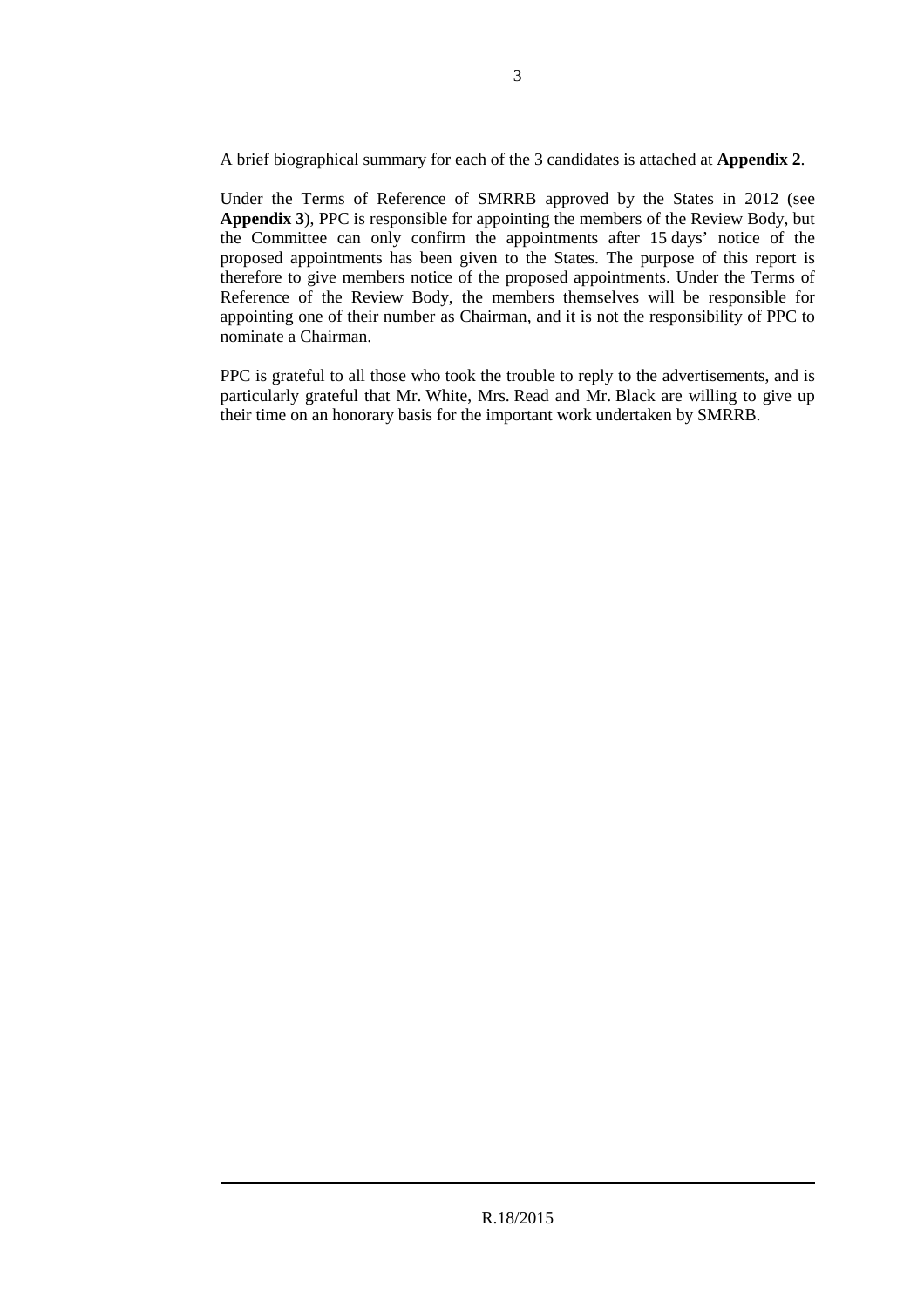#### **APPENDIX 1**

#### **ADVERTISEMENT**

#### **States Members' Remuneration Review Body**

#### Appointment of Members

The Privileges and Procedures Committee is seeking applications for membership of the States Members' Remuneration Review Body which makes independent recommendations on all matters concerning the remuneration of elected members of the States.

The Review Body consists of 5 members and there are currently 3 vacancies to fill. The Privileges and Procedures Committee is keen to recruit a diverse group of members with a range of different skills and experience. The appointments are not remunerated.

Applicants should write to the Greffier of the States, States Greffe, Morier House, St. Helier, JE1 1DD (or by e-mail to m.delahaye@gov.je) no later than **Monday 22nd December 2014** giving brief details of their personal and professional background and setting out why they believe they could make a useful contribution to the work of the Review Body.

Further information for applicants can be obtained from the States Assembly Information Centre in Morier House, St. Helier or by contacting the Greffier of the States (telephone 441013 or to m.delahaye@gov.je). The background information is also published in the 'What's New' section on the home page of the States Assembly website www.statesassembly.gov.je.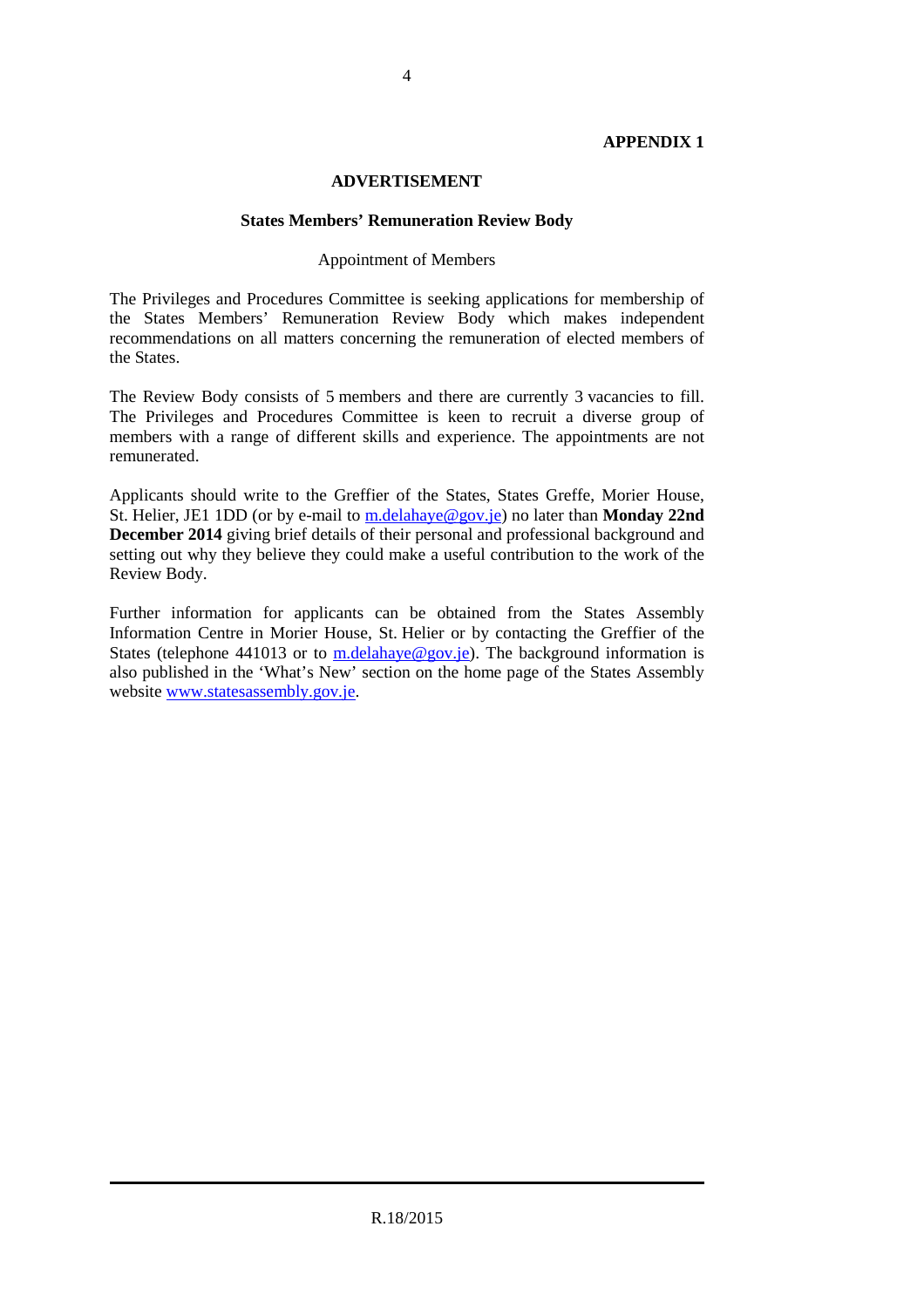#### **Biographical summaries of the 3 proposed new members**

#### **Mr. Ian Black**

Mr. Black is a Chartered Public Finance Accountant who worked for the States of Jersey as Assistant Director of Education – Finance from March 1988 to June 1999, and then as Treasurer of the States from July 1999 to July 2010. Since leaving this post, he has worked as a visiting Lecturer at Highlands College (November 2010 to June 2013), as Director of Business Accounts and Tax at Holl Cameron & Co. Ltd. (January 2011 to present day), and as a Director at HS Corporate Services Ltd. (May 2013 to present day). Since December 2010 he has been Treasurer for the 2015 Island Games Organising Committee, responsible for the £1.8 million budget of the Games. He has been Chairman of the Jersey Stroke Association since September 2010 and has also been a Trustee of the UK Stroke Association since December 2010.

#### **Mrs. Louise Read**

Mrs. Read is a Chartered Accountant who qualified with PwC (as Coopers and Lybrand) and went on to become a Senior Associate with the firm. From 2001 to 2005 she worked for Jersey Post, firstly as a Financial Accountant and then as Group Financial Accountant as the business prepared for incorporation. She took a career break to raise her family from 2005 to 2009, but during this time still worked part-time from August 2005 to August 2006 as Assistant Bursar at St. George's Preparatory School. Mrs. Read joined the Jersey Competition Regulatory Authority (now known as the Channel Islands Competition Regulatory Authority) in June 2009 as Head of Finance and Operations, and became a Director and Secretary to the Board of CICRA in August 2012, a position she still holds. Her current role at CICRA also encompasses personnel management, risk management and governance matters.

### **Mr. Gerald White**

Mr. White has extensive experience in human resources and remuneration issues. He started his career as an O&M Analyst for British Telecom in London before joining the States Personnel Department in Jersey, where he worked from 1977 to 1984 as a Personnel Development Manager, a Job Evaluation Manager and an O&M Analyst. He joined Standard Chartered Bank in 1984 and spent some 20 years working for the Bank both in Jersey and in London, undertaking a number of different Human Resources roles, ending his time with Standard Chartered as Human Resources and Training Director – Offshore Businesses, and Regional Head of Human Resources for the UK and Europe (covering businesses comprising 1,300 employees). Since 2003 Mr. White has been a consultant on human resources and remuneration matters for Hassell Blampied, and involved in the surveys of remuneration in Jersey prepared by the firm. Mr. White was Chairman of the Jersey Branch of the British Institute of Management from 1987 to 1990, a Trustee and Secretary of the Standard Chartered Offshore Islands Pension Scheme, and an Executive Director of Standard Chartered Grindlays (Offshore) Ltd., Jersey. He is a Fellow of the Chartered Institute of Personnel and Development.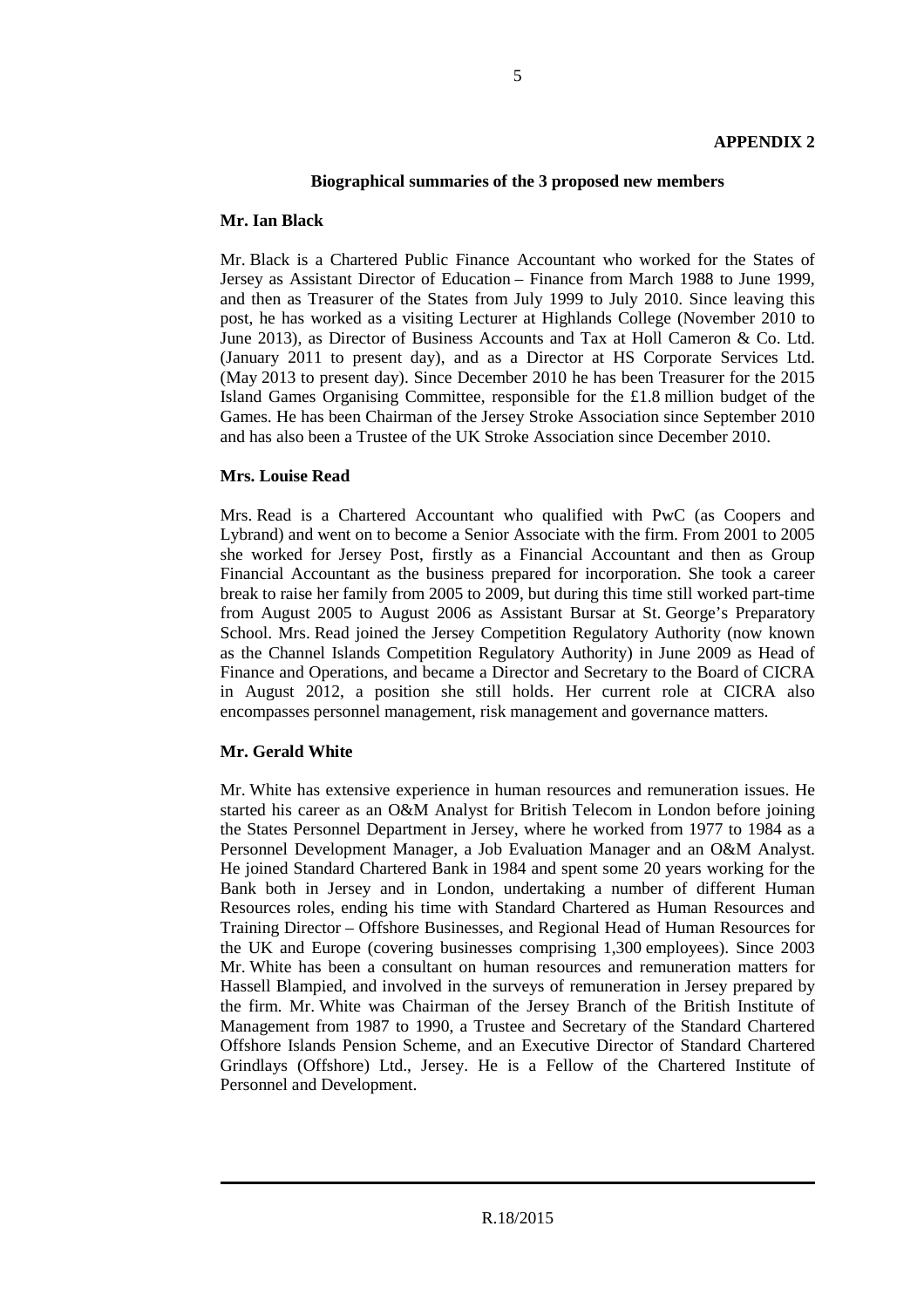#### **APPENDIX 3**

#### **Current Terms of Reference of SMRRB (approved by the States in 2012)**

- 1. The Review Body will make recommendations to the States, through the Privileges and Procedures Committee, on any matters relating to the remuneration and expenses of elected members as it considers appropriate.
- 2. The Review Body shall take any steps it considers necessary to gauge public opinion on the matters within its purview. Equally, the Review Body shall seek the opinions of members of the States from time to time as it considers appropriate.
- 3. In forming its recommendations the Review Body will take account of any matters that it considers to be relevant and will have particular regard to, but not be bound by, the following matters –
	- (i) the principles that the level of remuneration available to elected members should be sufficient to ensure that no person is precluded from serving as a member of the States by reason of insufficient income and that all elected members should be able to enjoy a reasonable standard of living, so that the broadest spectrum of persons are able to serve as members of the Assembly;
	- (ii) the economic and fiscal situation prevailing in Jersey, any budgetary restraints on the States of Jersey and the States' inflation target, if any, for the period under review.

### **Membership**

- 4. The Review Body shall consist of 5 members, none of whom shall be a member of the States.
- 5. The members shall be appointed for a period of 5 years and shall be eligible for re-appointment for one additional 5 year term.
- 6. The members shall be appointed by the Privileges and Procedures Committee following requisite consultation with the Jersey Appointments Commission. Before making any appointments the Committee shall nevertheless be required to present a report to the States setting out the names of the proposed appointees and the appointments shall not be confirmed by the Committee until at least 15 days after the presentation of this report.
- 7. The Review Body shall appoint one of its members as Chairman.
- 8. The quorum of the Review Body is 3.

#### **Recommendations**

9. The Review Body shall report its recommendations to the Privileges and Procedures Committee which shall present them to the States forthwith.